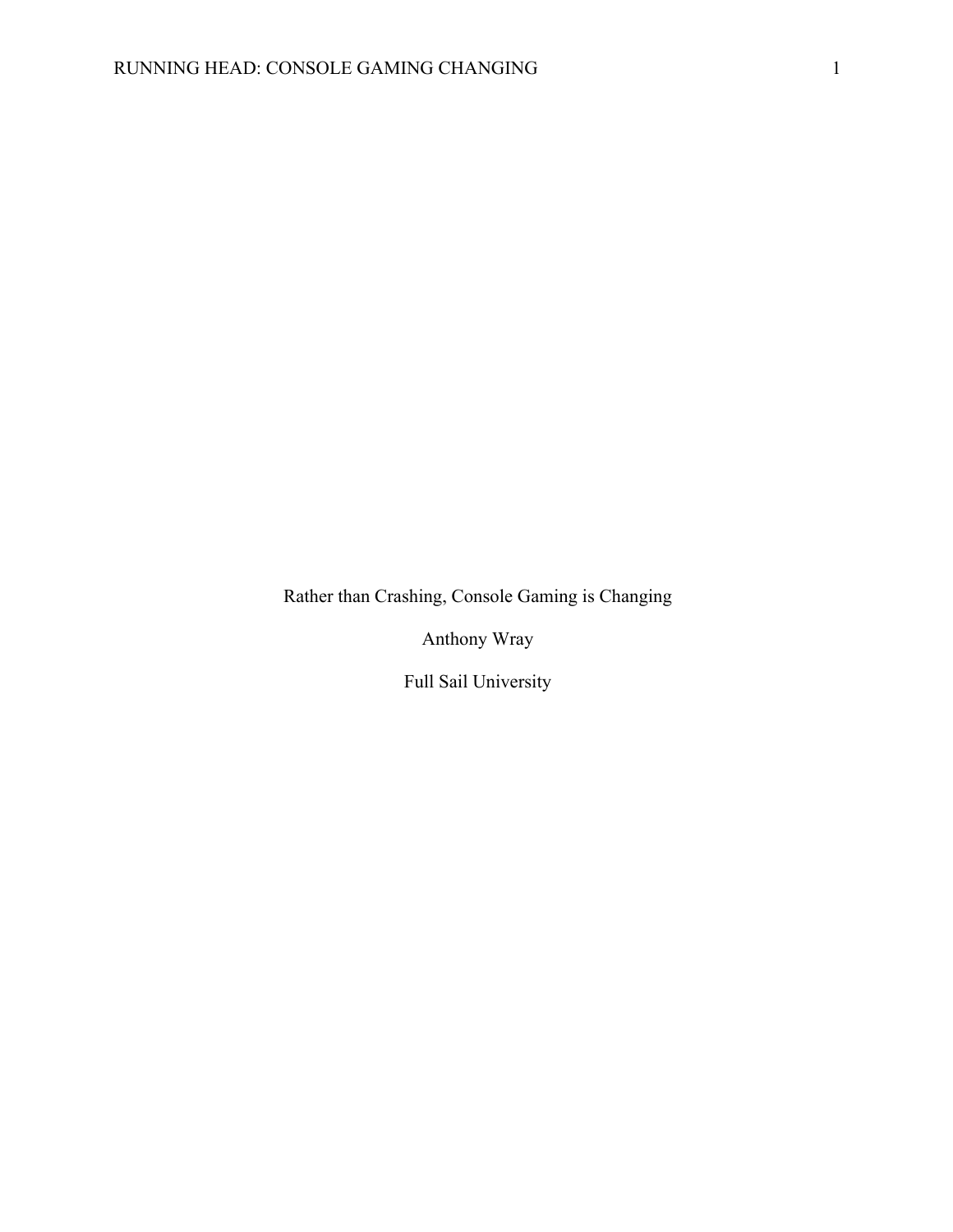## Rather than Crashing, Console Gaming is Changing

In the late 1970's, console gaming experienced a crash in which many thought it would not return. However, console gaming not only returned, but after 30 years it has become a fast selling form of entertainment. Even with gaming increasingly succeeding there are those who believe an end is coming. According to Jeremy Parish (2015), "Op-Ed: Can Console Gaming Save Itself?", the research and ideas that he presents suggests that the low number of sales, portable gaming competitions, and the lack of corporate research in new technologies that console gaming will not survive. Parish (2015) suggests that the PlayStation 4, in the eighth console generation, is the only console putting up respectable sales numbers and that PC gaming is the main threat to console gaming because the hardware is more advanced than a console. However, the research in this article is not entirely true. With console gaming thriving in sales more than any moment in history and new technologies emerging it appears that a console gaming shift is coming soon rather than a console gaming crash.

Console gaming is speeding ahead in popularity with each passing year. Taylor (2015) mentions a study by the Entertainment Software Association (ESA) that found console gaming is more popular than other platforms, including the rising trend of mobile gaming. "In the ESA's study, 68% of respondents reported that they play games on a console, next to only 53% on a smartphone" (Taylor, 2015, para. 15). The eighth console generation has pushed the popularity of console gaming to an extreme that foretells Xbox One and PlayStation 4 may overtake the PlayStation 2 and its 150 million plus console sales.

Sales are pushing boundaries with every new console generation. However, Parish suggests that console gaming sales are very low in this eighth console generation despite the fact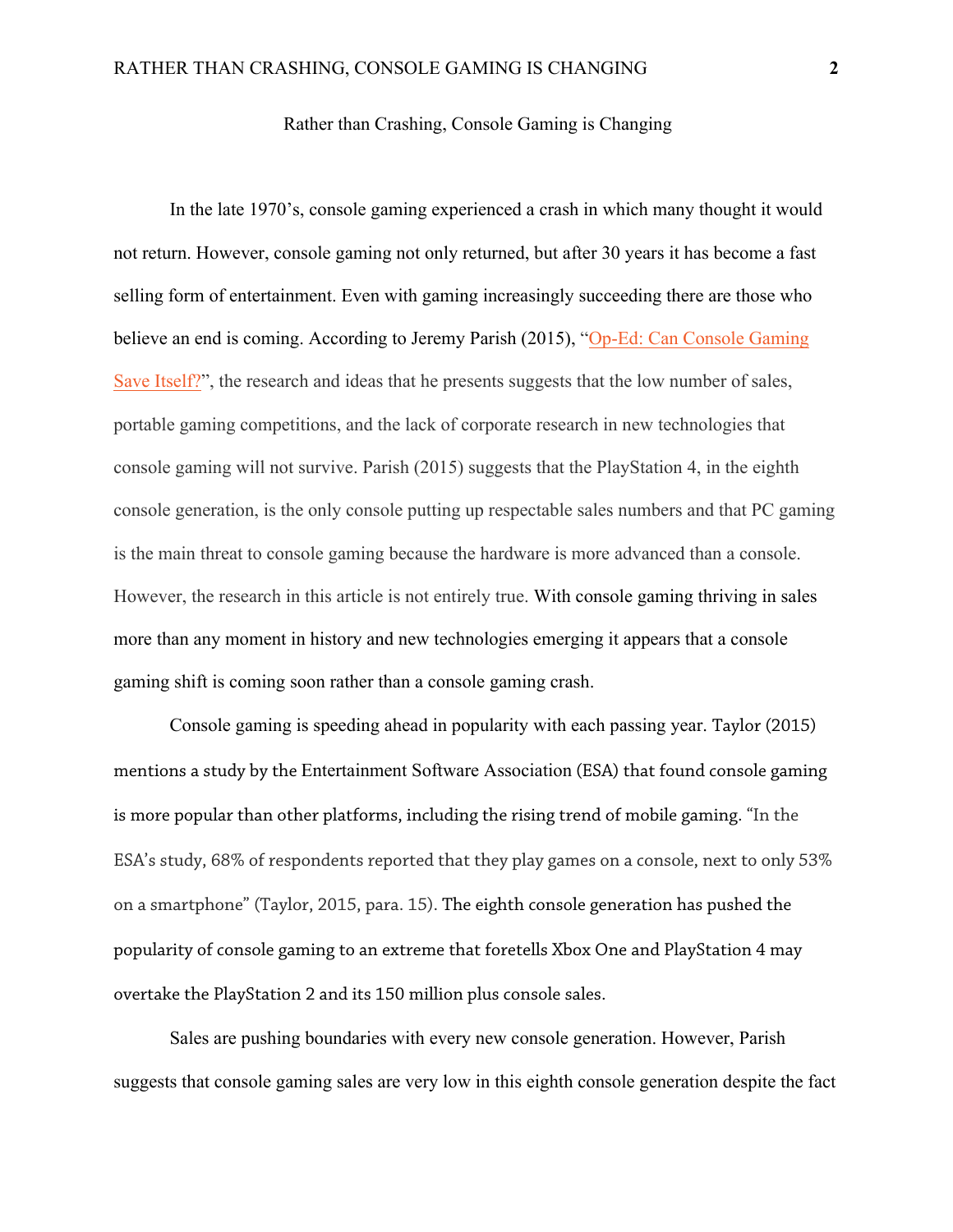that console gaming has become the fastest growing form of entertainment with hundreds of developers employing tens of thousands of employees. In the year 2012, the  $8<sup>th</sup>$  console generation began with Nintendo Wii U and continued in 2013 with Xbox One and PlayStation 4. This eighth console generation has now become the fastest selling console generation of all time, spawning sales that tower above all previous console generations. D'Angelo (2013) stated that in 2012, 42% of total gaming sales were for console gaming, totaling \$28 billion as the fastest growing form of entertainment. D'Angelo's article is a summary of the seventh console generation, which contains the Xbox 360, Nintendo Wii, and PlayStation 3's total sales by 2013 and how the current eighth console generation is expected to surpass all previous console generations. "As a whole the video game industry is on track to become the biggest entertainment sector" (D'Angleo, 2013, para. 5). As the PlayStation 4 leads the charge with 20.2 million units sold as of May/June 2015 (DualShockers and Sarkar, 2015), Peckham (2014) states a similar notion, that the PlayStation 4 and Xbox One are continuing to set records as their sales launch continues past their first year. The eighth console generation is not only setting new records in sales, but in technology as well.

With the eighth console generation introducing virtual reality again, it looks as though technology is also pushing boundaries. Parish believes that PC gaming is overpowering console gaming because console corporations are not putting out new technology to combat against PC and portable gaming. Corporate console giants, Microsoft and Sony are noticing the increasing trend of portable gaming and their answer to this competition is through a means that will allow the gamer to experience games in a new way, virtual reality headsets. Microsoft's Hololens and Sony's Project Morpheus may be a year or two from public release, but during E3 2015 both showed promise and are being shown off at large console gaming conferences for the remainder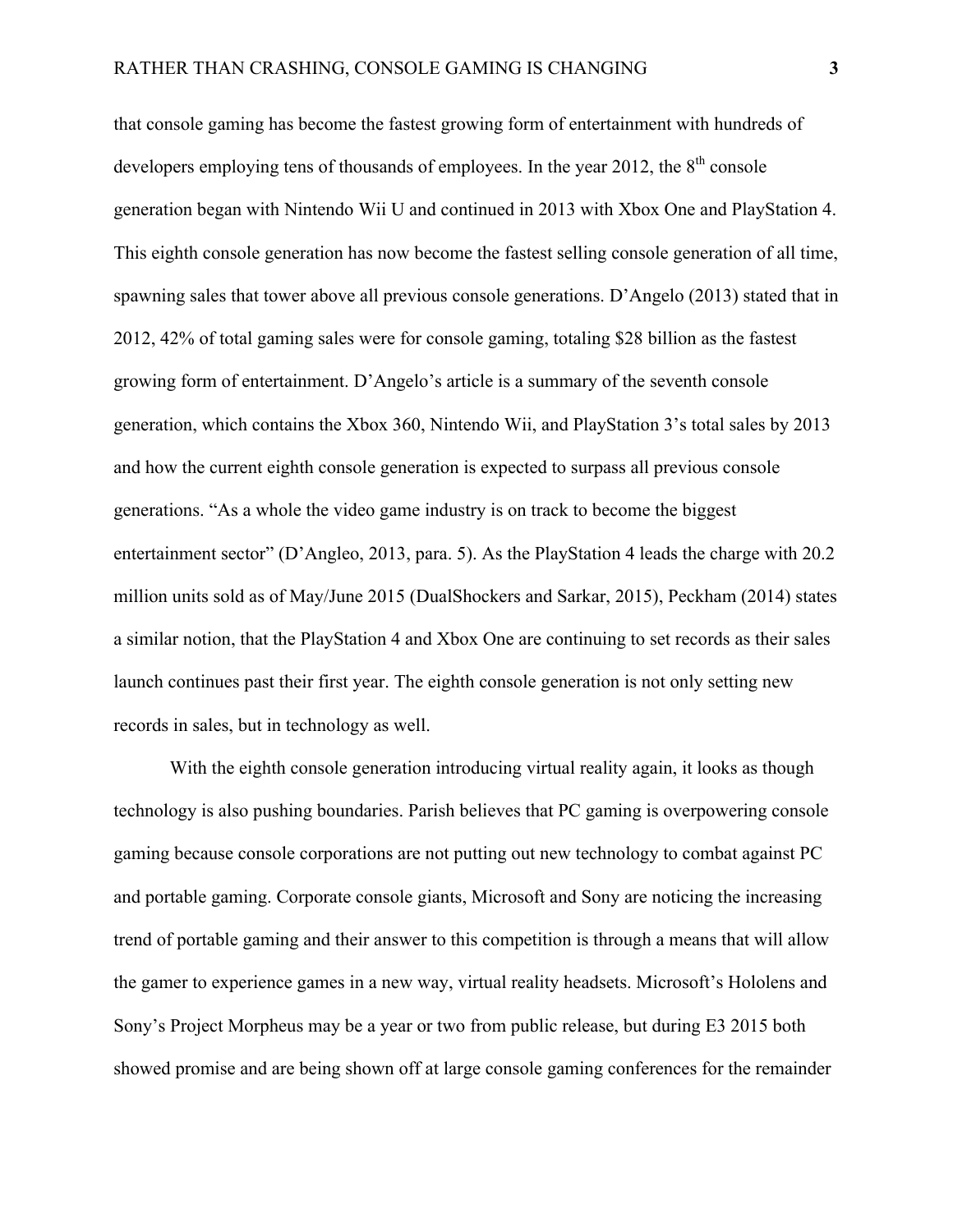of the year. Microsoft's Hololens during the Xbox E3 presentation demonstrated a stimulating new form of game play with the game, Minecraft. The result was without a doubt a thunderous applause from the audience as people both present at E3 and around the world online watched as a castle in the game shot up out of a table 3-dimensionally as if playing with Legos. Stuart (2015), stated in an interview with Kudo Tsunoda, Microsoft's Corporate Vice-President, Tsunoda commented that there will be a refined sense of intimacy in games when players' heroes interact with their homes through play with Hololens. It appears that technologies in the  $8<sup>th</sup>$ console generation are producing new forms of gaming that show corporate giants are indeed projecting new technologies to keep console gaming successful.

For years consoles have been made with prototype technologies, forcing designers to adapt to new practices. However with the Xbox One and the PlayStation 4, common CPU and Ram parts were chosen to provide an easy approach for developers to create their projects. Once again, Parish believes that console gaming will not succeed because console games have reached their end and cannot progress further. According to IGN (2013) Mark Cerny, awardee of the Game Developers Choice Award, and lead system architect for the PlayStation 4 stated that the PlayStation 4 was created by developers, for developers so that they can achieve their dreams in creating the games they have always dreamed of creating. In attempt to spark an emotional response from the audience, Mark Cerny stated that the quintessential part of gaming, joy of play, PlayStation 4 owners would undoubtedly experience a more emotional journey in gaming as the PlayStation 4's life continues.

Console gaming has become a huge factor in the entertainment sector that suggests a crash is highly unlikely. The eighth console generation has produced record shattering sales as each month passes. By using common hardware designers are able to create their dream games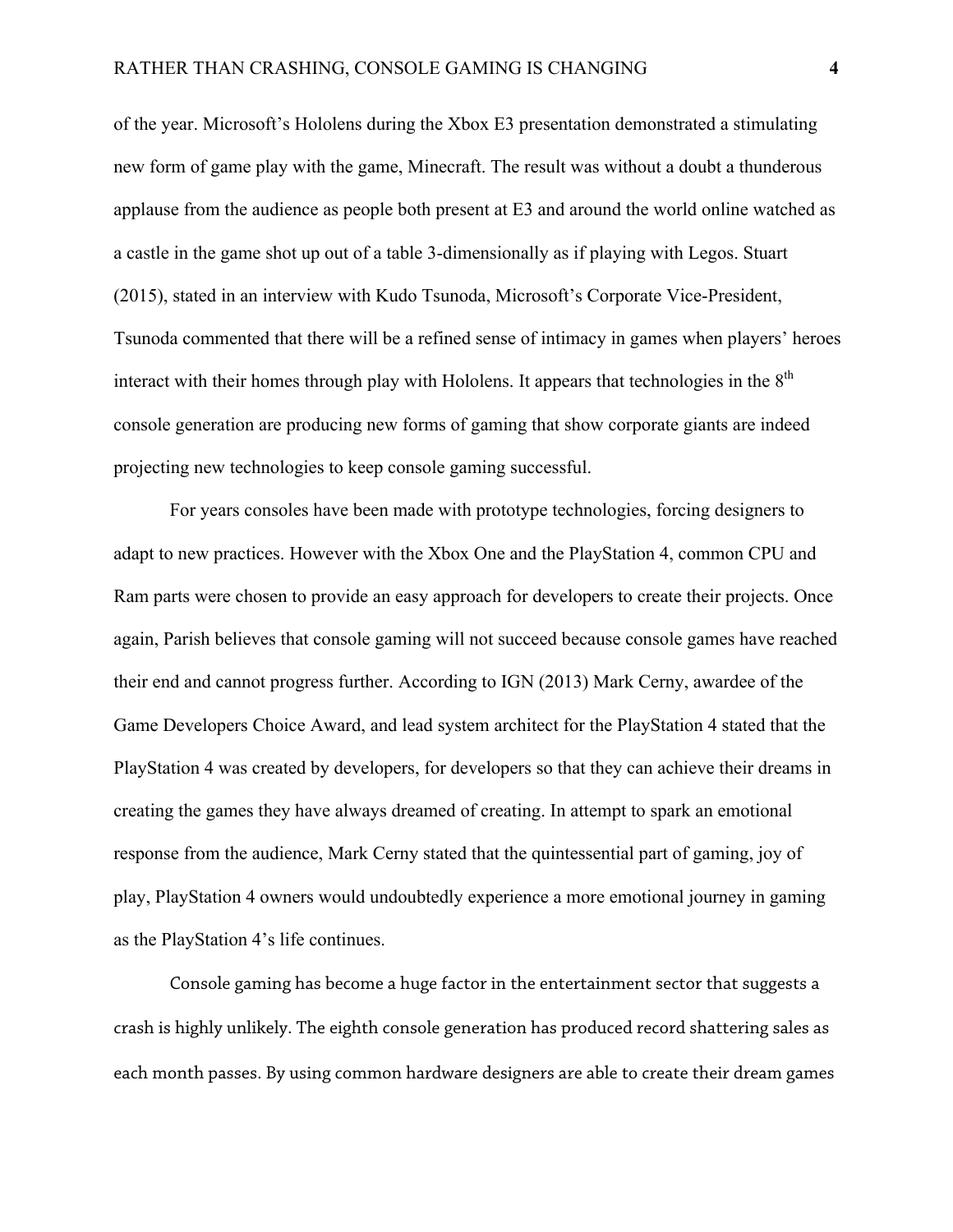finally without a large amount of worry if the technology can keep up. With record sales, new hardware and software, and virtual reality console gaming is not heading towards a crash, rather it is approaching a significant change in the way console games are to be interacted with.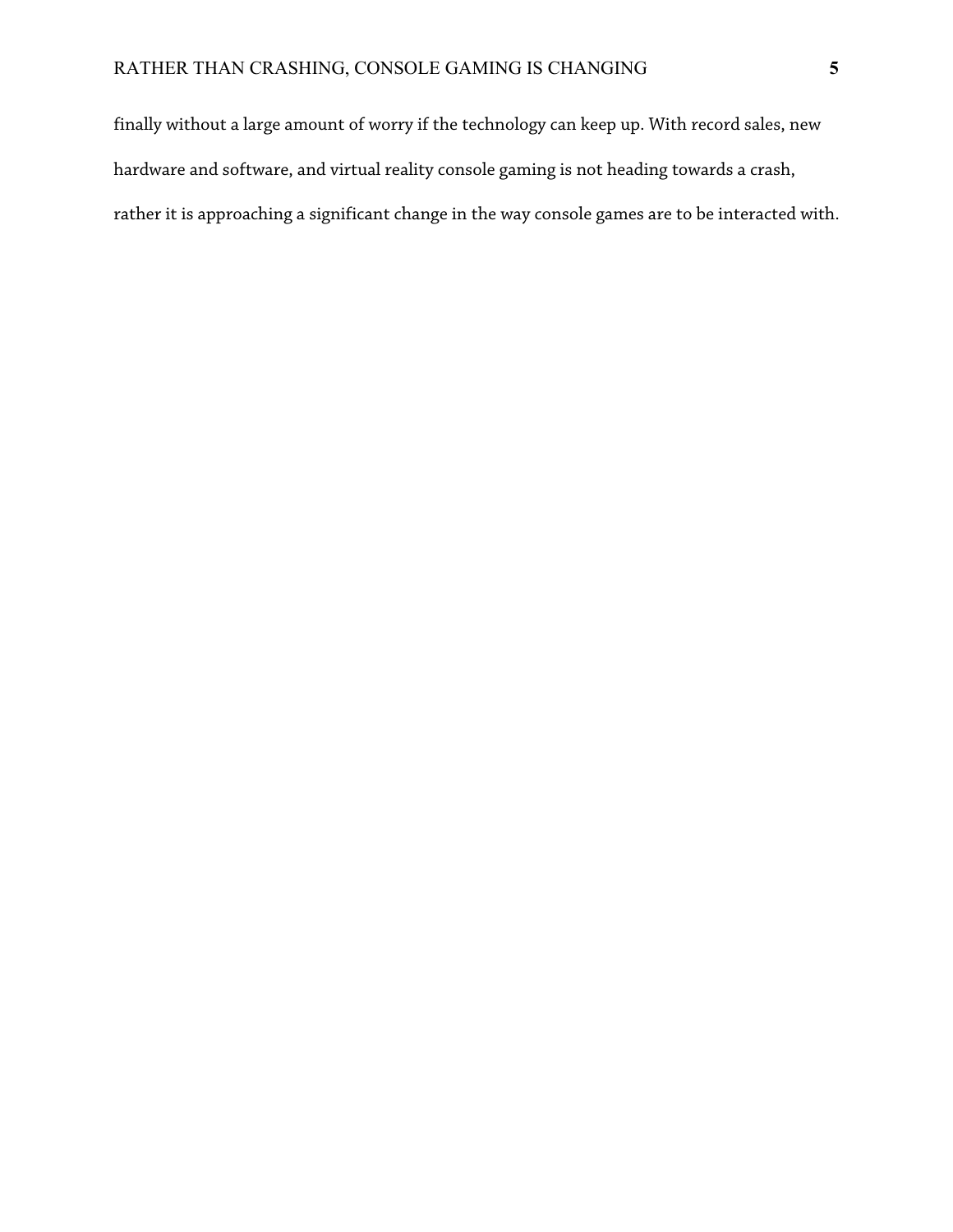## References

- D'Angelo, W. (2013, May 20). \$65B spent on gaming, fastest growing entertainment sector VG Chartz. Retrieved from http://www.vgchartz.com/article/250966/65b-spent-ongaming-fastest-growing-entertainment-sector/
- IGN. (2013, February 21). *PlayStation 4 2013 Conference*. [Video file]. Retrieved from https://www.youtube.com/watch?v=4UDHqZKeMZ8
- Parish, J. (2015, January 30). Op-Ed: Can console gaming save itself? | US Gamer. Retrieved from http://www.usgamer.net/articles/can-console-gaming-save-itself-in-2015
- \*Peckham, M. (2014, September 13). Shibboleth authentication request. Retrieved from http://web.a.ebscohost.com.oclc.fullsail.edu:81/ehost/detail/detail?sid=b9b34ffa-5428- 4abf-bafd-
	- 2815acb68c3e%40sessionmgr4002&vid=9&hid=4104&bdata=JnNpdGU9ZWhvc3QtbG l2ZQ%3d%3d#db=a9h&AN=98258591
- PS4 is selling so much faster than PS3, PS2 and PS1 that it's not even a competition | DualShockers. (2015, February 8). Retrieved from http://www.dualshockers.com/2014/02/18/ps4-is-selling-so-much-faster-than-ps3-ps2 and-ps1-that-its-not-even-a-competition/
- SarKar, S. (2015, March 3). PS4 sales top 20.2 million units worldwide | Polygon. Retrieved from http://www.polygon.com/2015/3/3/8145025/ps4-sales-20-2-million-units
- Stuart, K. (2105, June 24). Minecraft on Hololens: the future of gaming is right in front of your eyes | Technology | The Guardian. Retrieved from